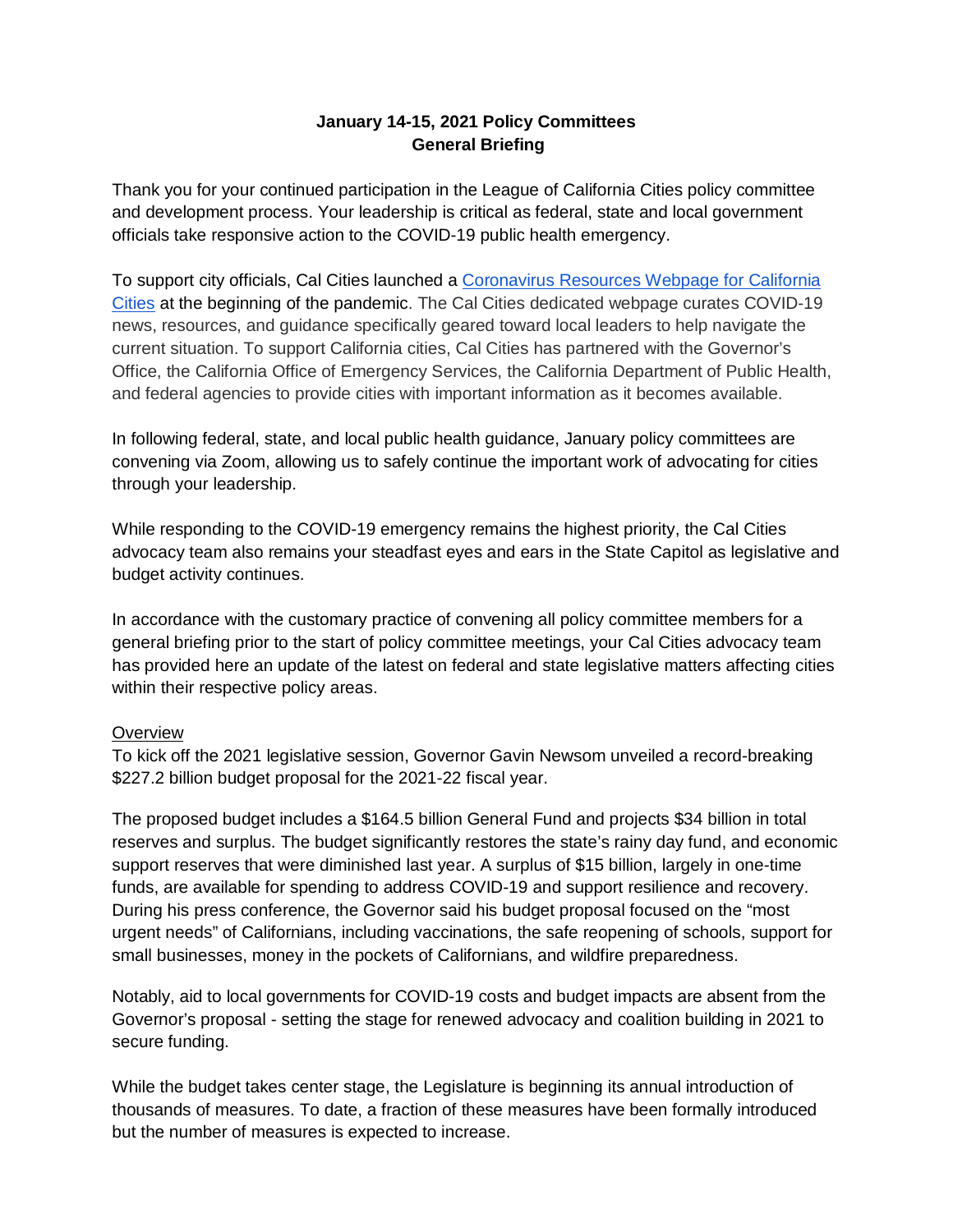More details on Governor Gavin Newsom's Proposed 2021-22 State Budget can be found in the [Cal Cities 2021-22 State Budget Analysis.](https://www.cacities.org/Top/News/News-Articles/2021/January/Governor-Newsom-s-proposed-2021-22-State-Budget-pr)

## Housing, Community and Economic Development (HCED)

Addressing California's persistent housing supply and affordability crisis continues to be a top priority for many Legislators and Governor Newsom. The 2021 legislative session, which kicked off on December 7, 2020, has gotten off to a fast start with nearly two dozen housing and land use bills already introduced. Some of the measure are reintroductions of bills that failed in 2020. Below are a few key bills cities should consider examining:

- [SB 5](https://ctweb.capitoltrack.com/public/search.aspx?id=ad485199-37cd-42cd-8217-d19b4d257119&session=21&s=sb%205&t=bill) (Atkins) Housing Bond. This measure expresses the intent of the Legislature to authorize the issuance of a bond, of an unspecified amount, to fund housing-related programs.
- [SB 6](https://ctweb.capitoltrack.com/public/search.aspx?id=ad485199-37cd-42cd-8217-d19b4d257119&session=21&s=sb%206&t=bill) (Caballero) Local Planning. Housing in Commercial Zones. This measure would create the Neighborhood Homes Act, which establishes a housing development project as an authorized use on a neighborhood lot, defined as a lot zoned for office or retail commercial that is not adjacent to an industrial use.
- [SB 9](https://ctweb.capitoltrack.com/public/search.aspx?id=ad485199-37cd-42cd-8217-d19b4d257119&session=21&s=sb%209&t=bill) (Atkins) Housing Development Approvals. Duplexes and Lot Splits. This measure would require a local government to ministerally approve a housing development containing two residential units (duplex) in single-family zones. Additionally, this measure would require local governments to ministerally approve urban lot split.
- [SB 55](https://ctweb.capitoltrack.com/public/search.aspx?id=ad485199-37cd-42cd-8217-d19b4d257119&session=21&s=sb%2055&t=bill) (Stern) Very High Fire Hazard Severity Zone. State Responsibility Area. Development Prohibition.

This measure would prohibit the creation or approval of a new commercial or residential development in a very high fire hazard severity zone (VHFHSZ) or a state responsibility area (SRA).

- [AB 15](https://ctweb.capitoltrack.com/public/search.aspx?id=ad485199-37cd-42cd-8217-d19b4d257119&session=21&s=ab%2015&t=bill) (Chiu) COVID-19 Relief. Tenant Stabilization Act of 2021. This measure would extend the definition of "COVID-19 rental debt" as unpaid rent or any other unpaid financial obligation of a tenant that came due between March 1, 2020, and December 31, 2021.
- [ACA 1](https://ctweb.capitoltrack.com/public/search.aspx?id=ad485199-37cd-42cd-8217-d19b4d257119&session=21&s=aca%201&t=bill) (Aguiar-Curry) Local Government Financing. Affordable Housing and Public Infrastructure. Voter Approval.

This measure would create an additional exception to the 1 percent limit that would authorize a city, county, city and county, or special district to levy an ad valorem tax to service bonded indebtedness incurred to fund the construction, reconstruction, rehabilitation, or replacement of public infrastructure, affordable housing, or permanent supportive housing, or the acquisition or lease of real property for those purposes, if the proposition proposing that tax is approved by 55 percent of the voters of the city, county, or city and county.

*-Jason Rhine, Assistant Legislative Director*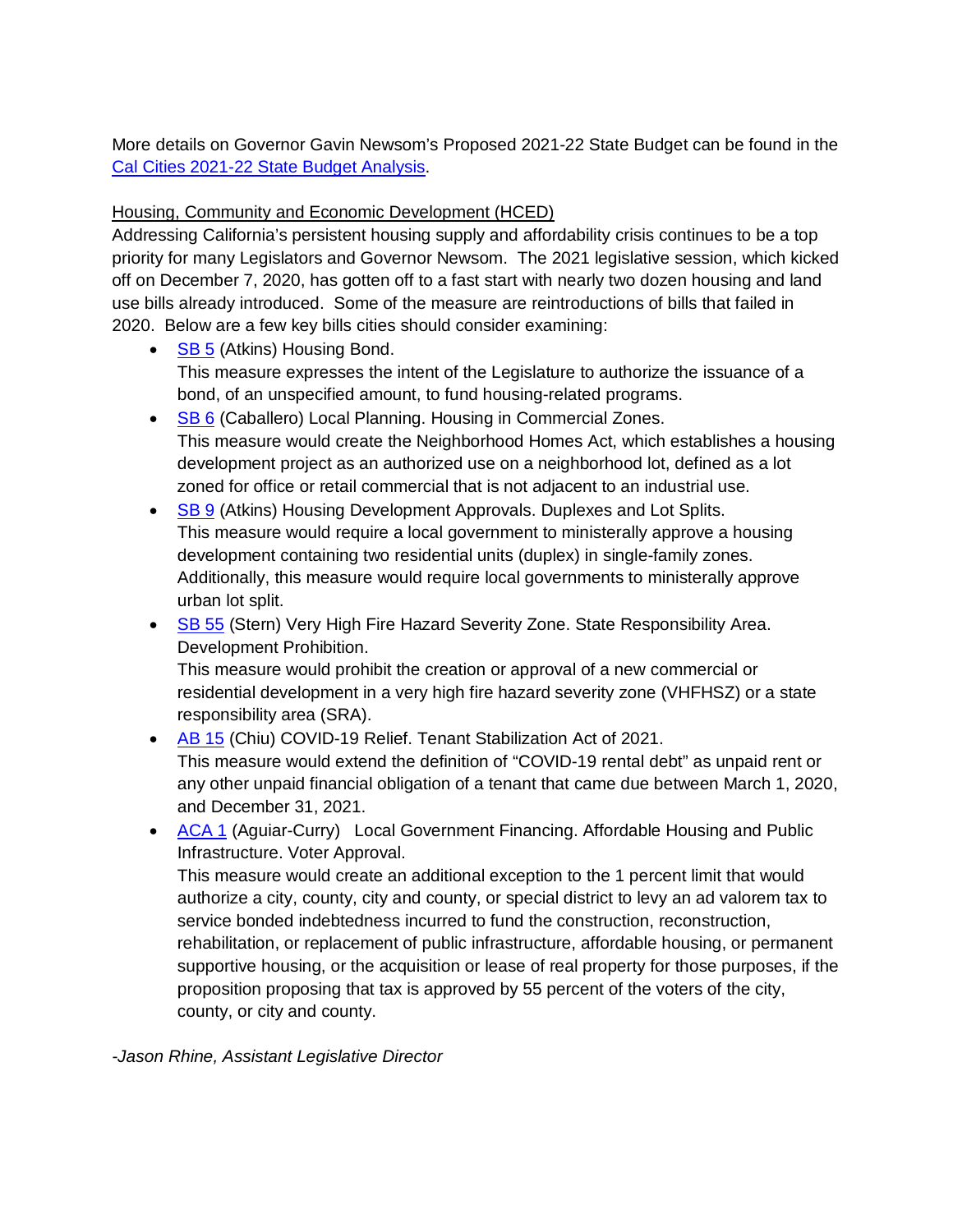#### Environmental Quality (EQ)

Many of the Legislature's environmental goals in 2020 were halted due to the COVID-19 outbreak and the associated truncated legislative timeline. Efforts around passing a climate resilience bond, making reforms to electric utilities regarding wildfire prevention, and overhauling the recycling system in California all died along the way. A similar story was true for the adopted 2020-21 budget, with many of the bold and expensive environmental programs being stripped from the adopted budget due to the foretold economic downturn as a result of COVID-19 stay-at-home orders. It is anticipated that many of the environmental bills this year will be redux of last year's proposals.

Of those bills already introduced, city officials can anticipate a number of bills related to regional climate change adaptation planning as the Legislature continues to push for more to be done to address climate change. Along these lines there has also been a slew of bills introduced related to sea level rise and how to provide resources to local governments to address its effects.

Wildfires and disaster preparedness continue to be top of mind for legislators as 2020 saw another devastating year of catastrophic wildfires. The usual casts of legislators, such as Senators Dodd, McGuire, and Stern have bills seeking to make changes in this space. Some of these bills also attempt to address the energy shortfalls experienced this summer with record temperatures and widespread power shutoffs. Senator Portantino is taking up the mantle of carrying a wildfire and climate resilience bond measure as the Legislature makes its third attempt at passing such a measure.

Lastly, solid waste and recycling issues are expected to come to a head this year as cities will face increasing costs to recycle and implement new state organic waste mandates. Many are pushing for significant reforms for the Bottle Bill and taking a look at retooling the entire recycling system in California. Cal Cities is engaged in these conversations and will be advocating for flexibility and additional time to help cities address these issues, including organic waste diversion, in ways that work for all cities.

#### *-Derek Dolfie, Legislative Representative*

#### Community Services (CS)

The COVID-19 pandemic has dramatically changed how cities deliver and operate their community services. Once vibrant senior centers and parks and recreation programs are now closed or suspended. More health services are increasingly needed as our communities are hurting from being isolated and apart from loved ones.

The 2021 legislative year is shaping up to address some of the issues our communities face in the time of COVID-19. There have been several bills introduced seeking to help residents have expanded access to mental health services and nutritional food. Additionally, the legislature and Governor will be focusing on implementing the newly released "Master Plan for Aging" to help our senior and aging populations grow older with care and dignity.

We can also expect the distribution of vaccines to be an issue that the Legislature will be discussing as communities around the state are racing to get as many residents vaccinated as quickly as possible. There may be overlap between our community services and parks and recreation departments to offer their help in establishing vaccine centers or creating public awareness campaigns on why residents should get the vaccine.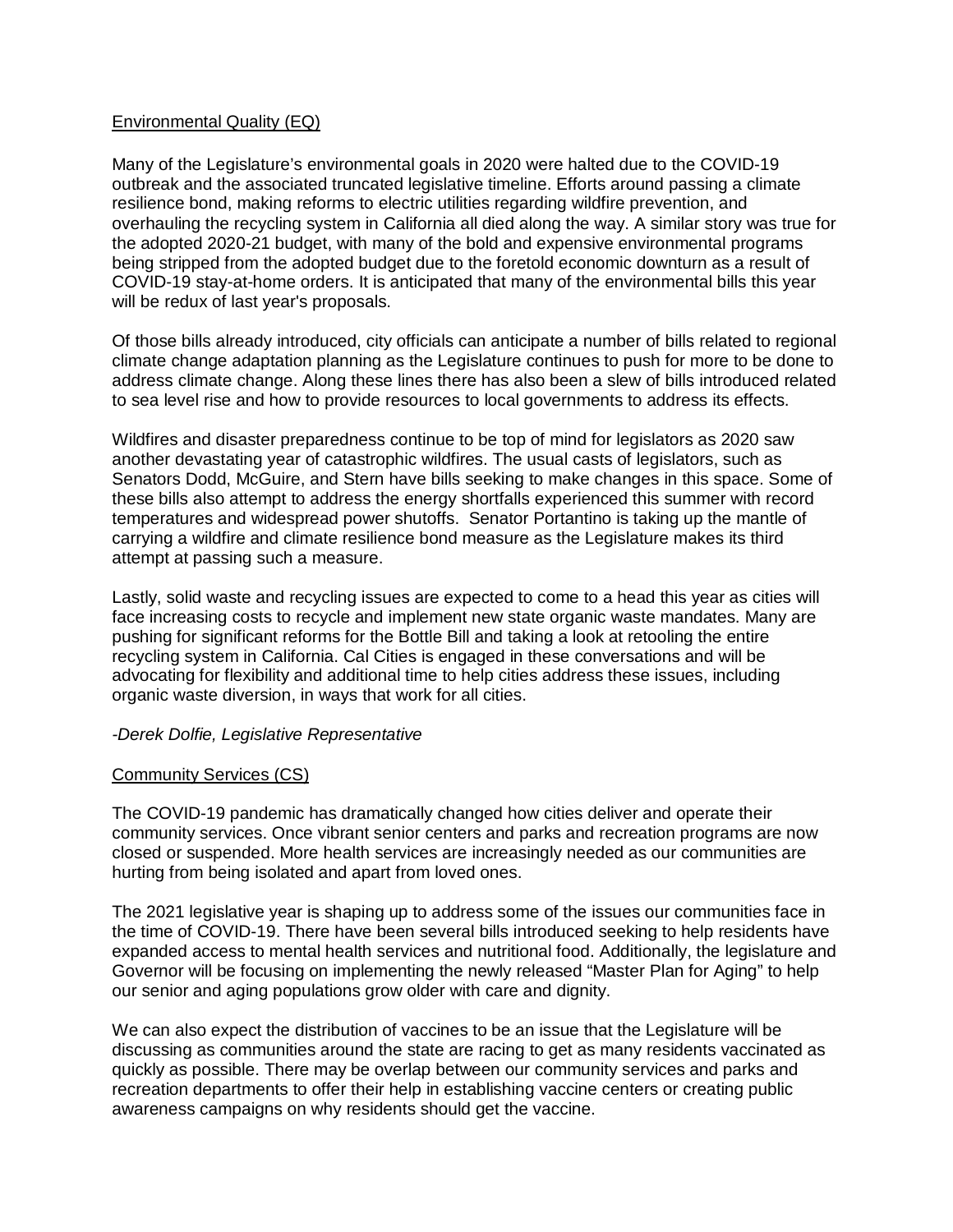Lastly, disaster and community resiliency continues to be top of mind for the Legislature. We anticipate there will be several bills introduced to establish creative ways for communities to come to the table to establish more holistic and inclusive plans for what to do before, during, and after a disaster happens.

#### *-Derek Dolfie, Legislative Representative*

#### Public Safety (PS)

In response to the death of George Floyd and the ensuing demonstrations across the country, the 2021 legislative session will feature efforts to address matters of institutional racism, police reform, and racial equity. To facilitate this work, legislative leaders have formed an Assembly Select Committee on Police Reform chaired by Assembly Member Mike Gipson. The Select Committee is tasked with developing meaningful changes to policing and enhancing public safety.

Although early in the session, there have already been several notable police reform bills introduced, such as [AB 89 \(](https://ctweb.capitoltrack.com/public/search.aspx?id=ad485199-37cd-42cd-8217-d19b4d257119&session=21&s=ab%2089&t=bill)Jones-Sawyer), which sets minimum qualifications to becoming a police officer, such as a bachelor's degree requirement for officers under the age of 25. There have also been several placeholder bills introduced that Cal Cities will be monitoring this legislative session, such as [AB 17](https://ctweb.capitoltrack.com/public/search.aspx?id=ad485199-37cd-42cd-8217-d19b4d257119&session=21&s=AB%2017&t=bill) (Cooper) relating to police officer disqualifications from employment, and [SB 2](https://ctweb.capitoltrack.com/public/search.aspx?id=ad485199-37cd-42cd-8217-d19b4d257119&session=21&s=SB%202&t=bill) (Bradford), which would provide for expanded decertification of peace officers.

To inform Cal Cities efforts in this area, Cal Cities is establishing a task force of city officials to examine a wide range of public safety and policing programs and to make recommendations regarding state and federal policy actions to better support local policing. The work of the task force will complement the work of the Public Safety Policy Committee in the year ahead.

Finally, in June 2020, the Public Safety Policy Committee voted to support [AB 2481](https://ctweb.capitoltrack.com/public/search.aspx?id=ad485199-37cd-42cd-8217-d19b4d257119&session=19&s=AB%202481&t=bill) (Lackey) to establish a timeline for when specified sexual assault forensic evidence must be submitted to a crime lab, and when such evidence must be tested by a crime lab. While this measure ultimately failed in the Assembly Appropriations Committee, Assembly Member Lackey has decided to reintroduce this bill as AB 18 (Lackey). Cal Cities will be submitting a support letter on this measure.

### *-Caroline Cirrincione, Legislative Policy Analyst*

### Revenue and Taxation (RT)

To the interests of local government revenue and taxation, the budget seeks to expand existing sales tax exclusions to support green manufacturing and implement new revenue reductions to support installation of electric vehicle charging stations and small business rehiring. Cal Cities will engage on these items to mitigate local government impacts.

To the broader tax policy landscape, open questions remain as to the reaction of the Legislature to the defeat of Proposition 15 ("split roll") on the 2020 ballot and the passage of Proposition 19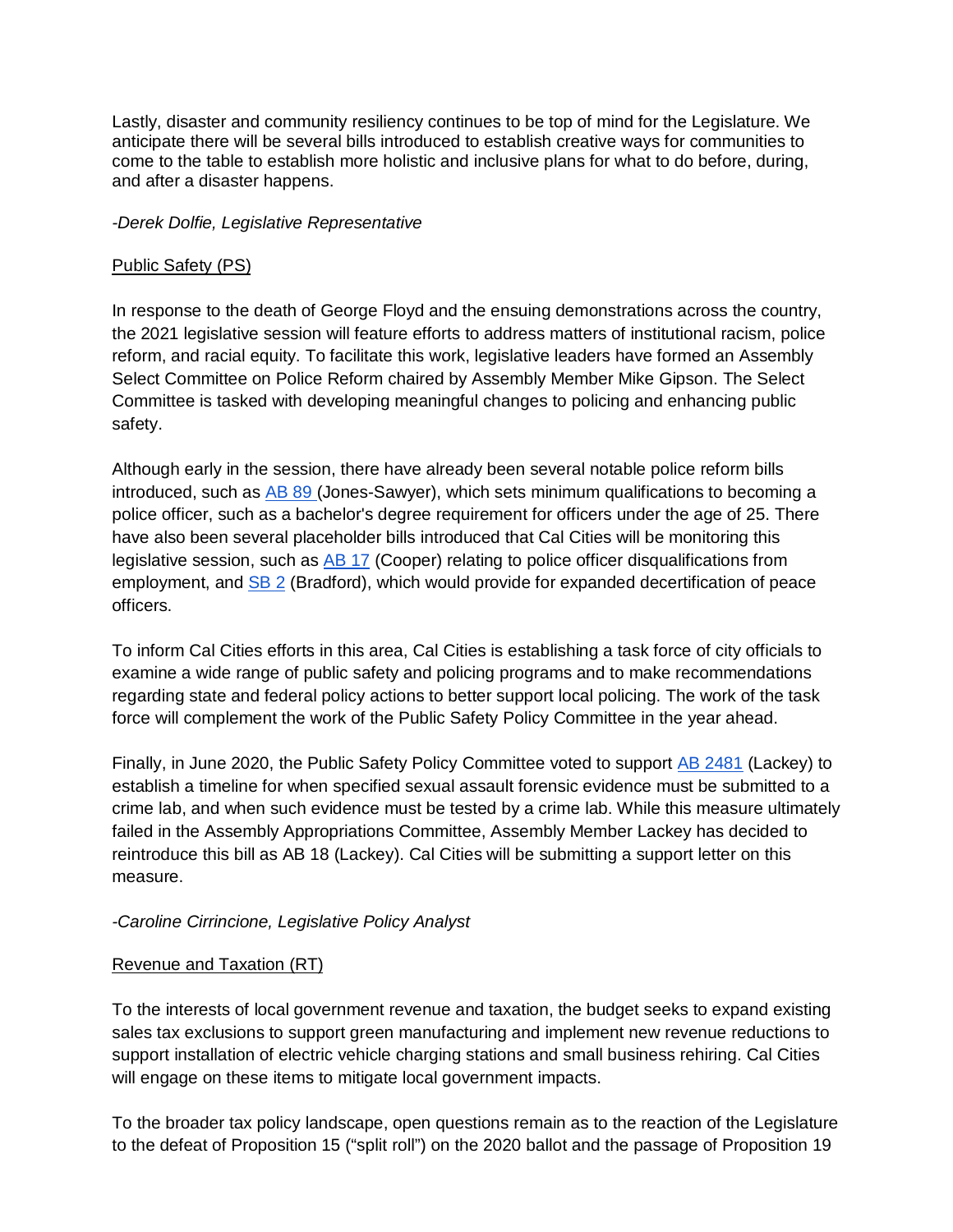("base-year transfers"). Furthermore, proposed tax hikes on wealthy individuals were put aside in the previous session in queue of the proposition outcomes. With pressure intensifying to increase per-pupil funding, correct structural deficits facing core safety net programs, and hoist local government funding all while supporting economic recovery, these discussions will certainly continue in 2021.

To dive deeper into the proposed budget, I recommend review of the Legislative Analyst's analysis [\(here\).](https://lao.ca.gov/Publications/Report/4309)

## *-Nick Romo, Legislative Representative*

## Transportation, Communications, and Public Works (TCPW)

COVID-19 has shined a bright light on the lack of access to reliable and affordable broadband service in unserved and underserved communities who have struggled to stay connected to school, work, and healthcare in the digital environment. Anticipating increased attention on broadband issues in the Legislature, the Transportation, Communications, and Public Works Policy Committee adopted new policy in June 2020, supporting efforts to close the digital divide, especially in unserved and underserved communities. Additionally, broadband deployment was included in Cal Cities 2021 Strategic Priorities. Legislative leaders have already begun introducing comprehensive broadband bills, including [AB 14](https://ctweb.capitoltrack.com/public/search.aspx?id=ad485199-37cd-42cd-8217-d19b4d257119&session=21&s=AB%2014&t=bill) (Aguiar-Curry) and [SB 4](https://ctweb.capitoltrack.com/public/search.aspx?id=ad485199-37cd-42cd-8217-d19b4d257119&session=21&s=SB%204&t=bill) (Gonzalez), which seek to extend the ongoing collection of funds deposited into the California Advanced Services Fund (CASF) to provide communities with project grants. Additionally, [AB](https://ctweb.capitoltrack.com/public/search.aspx?id=ad485199-37cd-42cd-8217-d19b4d257119&session=21&s=AB%2034&t=bill)  [34](https://ctweb.capitoltrack.com/public/search.aspx?id=ad485199-37cd-42cd-8217-d19b4d257119&session=21&s=AB%2034&t=bill) (Muratsuchi) proposes a \$10 billion general obligation bond measure for approval by the voters during the statewide general election in 2022. Cal Cities anticipates engaging on several of these measures during the course of the legislative session.

In September 2020, the Governor issued an [executive order r](https://www.gov.ca.gov/wp-content/uploads/2020/09/9.23.20-EO-N-79-20-text.pdf)equiring that by 2035, all new cars and passenger trucks sold in California be zero-emission vehicles and emphasizing that zeroemission vehicles are a key part of California's clean, innovative economy. The Governor renewed his commitment to reaching these targets in his January proposed budget, with \$1 billion in future revenues for electric vehicle charging and hydrogen fueling stations, and \$465 million in Cap-and-Trade funding to improve access to new and used zero-emission vehicles. Cal Cities anticipates the Governor's Administration's continued focus on zero-emission vehicles could translate to legislation in this space. Last year, Cal Cities opposed [AB 2168](https://ctweb.capitoltrack.com/public/search.aspx?id=ad485199-37cd-42cd-8217-d19b4d257119&session=19&s=AB%202168&t=bill) (McCarty), which would have created a 15-day permit shot clock for electric vehicle charging stations. While this measure failed to pass out of the Assembly Local Government Committee, Cal Cities would anticipate that similar legislation, as well as other attempts to speed the deployment of electric vehicle infrastructure, may be introduced in the coming year.

Lastly, while Cal Cities had success last year in the micromobility space with the passage of the our sponsored [AB 1286,](https://ctweb.capitoltrack.com/public/search.aspx?id=ad485199-37cd-42cd-8217-d19b4d257119&session=19&s=AB%201286&t=bill) additional legislation in this area is anticipated including efforts to both restrict and expand access to user trip data. Cal Cities will continue to oppose efforts to limit cities authority to access meaningful data from companies operating within their jurisdiction.

*-Caroline Cirrincione, Legislative Policy Analyst*